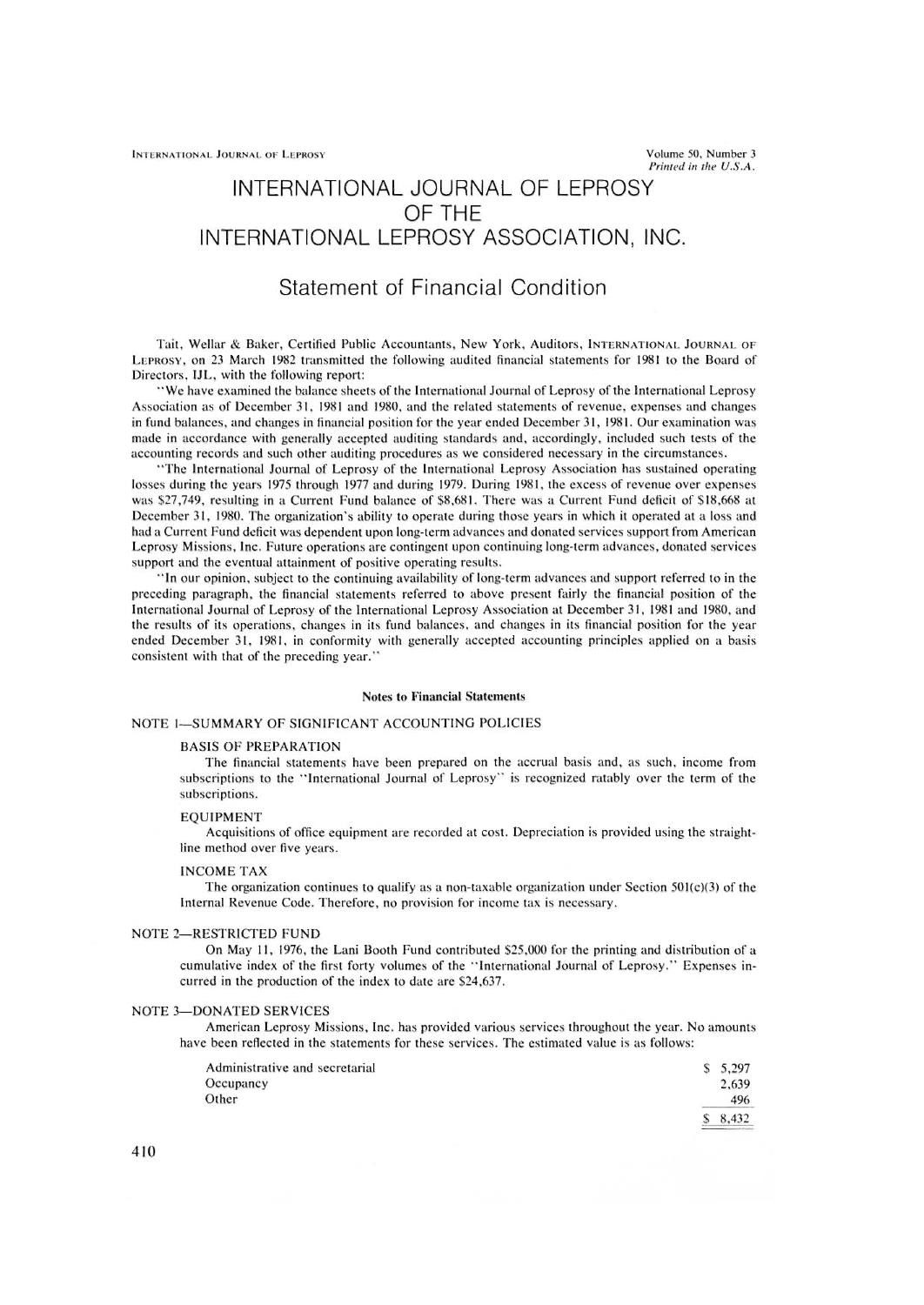## ASSETS

| 50, 3                                      | <b>Statement of Financial Condition</b> |          | 411       |
|--------------------------------------------|-----------------------------------------|----------|-----------|
|                                            | <b>ASSETS</b>                           |          |           |
|                                            |                                         | 1981     | 1980      |
| Cash                                       |                                         | \$22,117 | \$11,742  |
| Receivable                                 |                                         | 1,716    | 214       |
| Investments                                |                                         | 25,000   |           |
| Equipment (less accumulated depreciation   |                                         |          |           |
| of \$2,576 and \$1,524 respectively)       |                                         | 2,896    | 3,550     |
|                                            |                                         | \$51,729 | \$15,506  |
|                                            | <b>LIABILITIES AND FUND BALANCES</b>    |          |           |
| Payable to American Leprosy Missions, Inc. |                                         | \$3,391  | \$<br>824 |
| Other payables                             |                                         | 21,038   | 12,628    |
| Unearned subscriptions                     |                                         | 15,360   | 16,809    |
|                                            |                                         | 39,789   | 30,261    |
| <b>Fund balances</b>                       |                                         |          |           |
| <b>Unrestricted Fund</b>                   |                                         | 8,681    | (18, 668) |
| Restricted Fund (Note 2)                   |                                         | 363      | 363       |
| <b>Equipment Fund</b>                      |                                         | 2,896    | 3,550     |
|                                            |                                         | 11,940   | (14, 755) |
|                                            |                                         | \$51,729 | \$15,506  |

## STATEMENT OF REVENUE, EXPENSES AND CHANGES IN FUND BALANCES

Year ended December 31, 1981

with comparative totals for 1980

|                                    |          | Unrestricted<br>Restricted | Equipment | Totals   |          |
|------------------------------------|----------|----------------------------|-----------|----------|----------|
|                                    | Fund     | Fund                       | Fund      | 1981     | 1980     |
| Revenues                           |          |                            |           |          |          |
| Member subscriptions               | \$16,968 | S                          | \$        | \$16,968 | \$16,096 |
| Non-member subscriptions           | 24,413   |                            |           | 24,413   | 24,801   |
| Private grants and contributions   | 62,478   |                            |           | 62,478   | 42,352   |
| Sale of back and single issues     | 1,765    |                            |           | 1,765    | 749      |
| Sale of reprints                   |          |                            |           |          | 353      |
| Interest on short-term investments | 3,636    |                            |           | 3,636    |          |
| Miscellaneous income               | 154      |                            |           | 154      |          |
| <b>Total revenues</b>              | 109,414  |                            |           | 109,414  | 84,351   |
| <b>Expenses</b>                    |          |                            |           |          |          |
| General                            |          |                            |           |          |          |
| Printing-JOURNAL                   | 36,028   |                            |           | 36,028   | 39,036   |
| Mailing                            | 5,707    |                            |           | 5,707    | 3.781    |
| Auditing fee                       | 875      |                            |           | 875      | 800      |
| Legal fee                          | 107      |                            |           | 107      | 50       |
| Management services-ILA            | 4,000    |                            |           | 4,000    | 4,000    |
| Miscellaneous                      | 744      |                            |           | 744      | 802      |
| Total general expenses             | 47,461   |                            |           | 47,461   | 48,469   |
| <b>Editorial</b> office            |          |                            |           |          |          |
| Editorial services and salaries    | 19,396   |                            |           | 19,396   | 17,120   |
| Secretarial services               |          |                            |           |          | 536      |
| Mailing and shipping               | 698      |                            |           | 698      | 571      |
| Office supplies and other          | 457      |                            |           | 457      | 253      |
| Taxes-payroll                      | 1,286    |                            |           | 1,286    | 1,126    |
| Telephone and telegraph            | 840      |                            |           | 840      | 980      |
| Travel                             | 3,480    |                            |           | 3,480    |          |
| Depreciation                       |          |                            | 1,054     | 1,054    | 1,014    |
| Miscellaneous                      | 3,151    |                            |           | 3,151    | 1,082    |
| Total editorial office expenses    | 29,308   |                            | 1,054     | 30,362   | 22,682   |